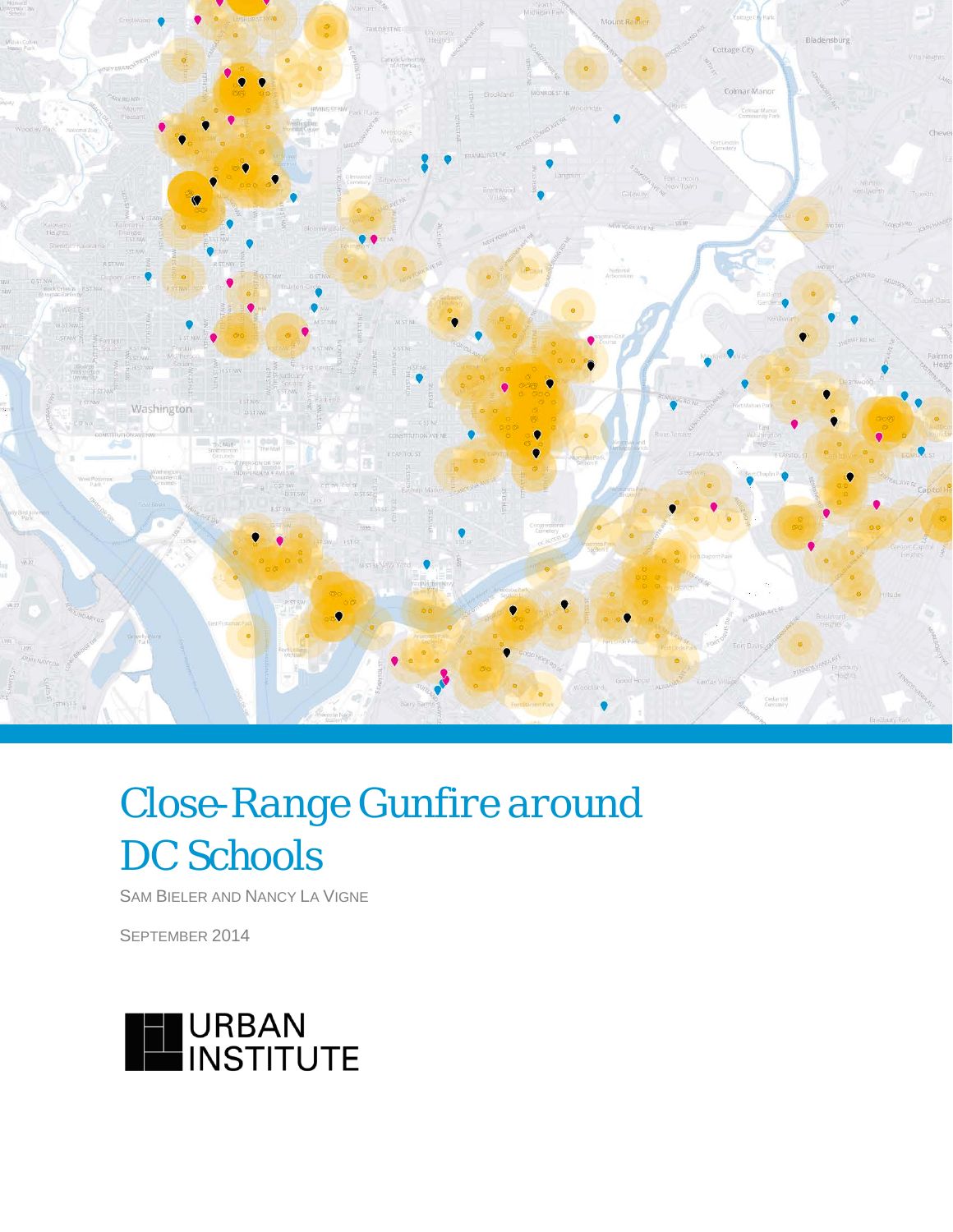Copyright © September 2014. Urban Institute. Permission is granted for reproduction of this file, with attribution to the Urban Institute.

The nonprofit Urban Institute is dedicated to elevating the debate on social and economic policy. For nearly five decades, Urban scholars have conducted research and offered evidence-based solutions that improve lives and strengthen communities across a rapidly urbanizing world. Their objective research helps expand opportunities for all, reduce hardship among the most vulnerable, and strengthen the effectiveness of the public sector.

Urban strives for the highest standards of integrity and quality in its research, analyses, and policy recommendations. Urban scholars believe that independence, rigor, and transparency are essential to upholding those values. Funders do not determine research findings or influence scholars' conclusions. As an organization, the Urban Institute does not take positions on issues. Urban scholars and experts are independent and empowered to share their evidencebased views and recommendations shaped by research.

The views expressed are those of the authors and should not be attributed to the Urban Institute, its trustees, or its funders.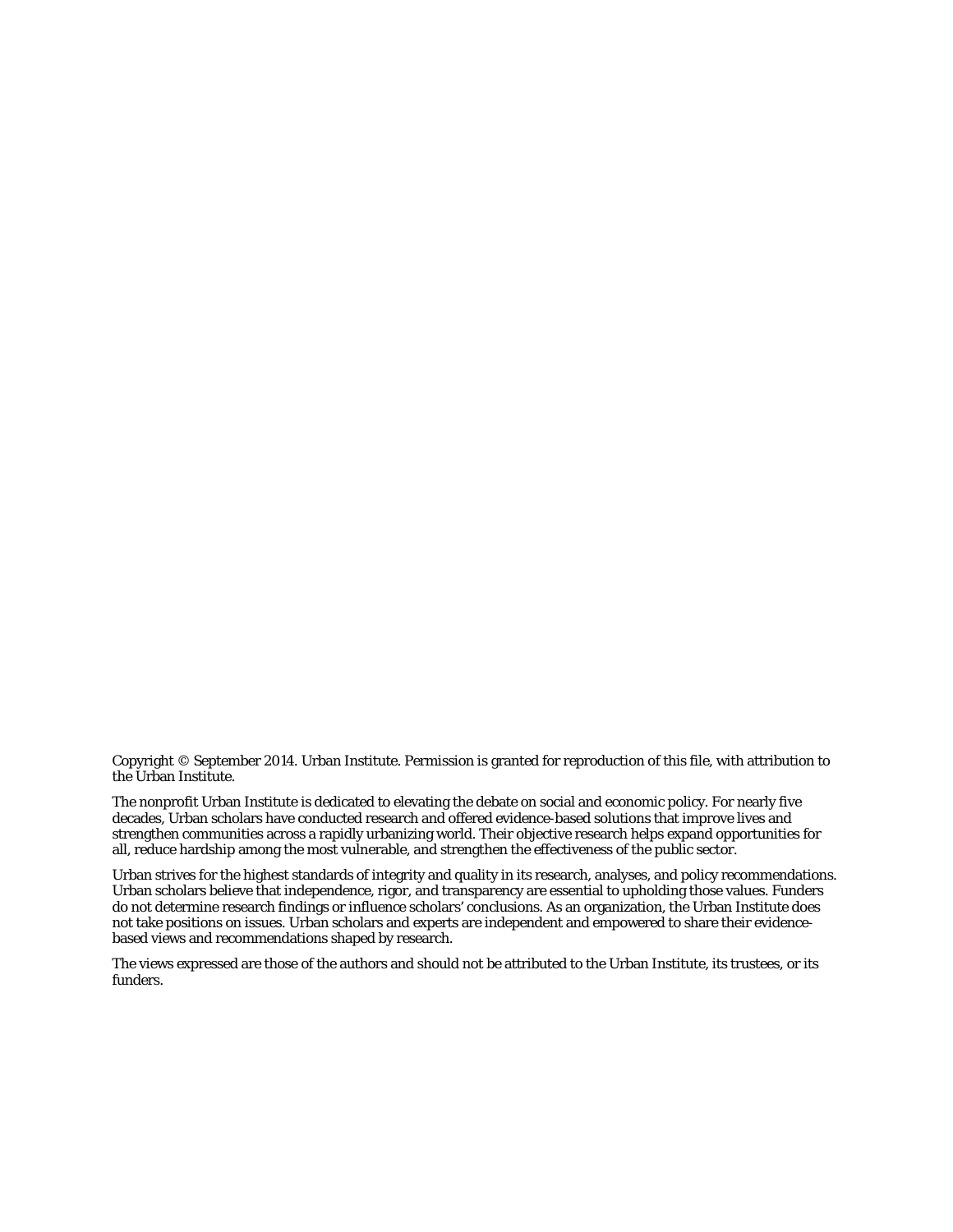## **Close-Range Gunfire around DC Schools**

Mass school shootings like the tragedies at Newtown and Columbine loom large in our national dialogue about gun violence around schools. Fortunately, these events, though devastating, are rare. A more common occurrence, however, and something often absent from conversations that arise from mass shootings, is the level of gun violence (through the sounds of gunfire) to which youth are exposed in some neighborhoods. Though Washington, DC's violent crime has declined dramatically since the 1990s,<sup>1</sup> bursts of gunfire around schools persist. Using information garnered from gunfire-detection technology ShotSpotter, we provide a first look at gunfire as a new measure of violence around schools.

### **Scope of Harms**

#### **A Look at the 2011–12 School Year in DC**

- A disproportionate volume of gunfire occurred near a small number of DC schools.
- Fifty-four percent of DC schools covered by gunfire-detection technology had at least one burst of gunfire occur within 1,000 feet of the school.
- Nine percent of schools experienced 48 percent of gunfire incidents within 1,000 feet; and
- Four schools, including two middle schools and an elementary school, had 9 to 11 incidents within 500 feet.

Youth exposed to gun violence report numerous psychological challenges, including anger, disassociation, anxiety, and depression (Singer et al. 1995; Slovak and Singer 2001). Exposure to violence also makes youth more likely to develop post-traumatic stress disorder (Campbell and Schwarz 1996; Fitzpatrick and Baldizar 1993), face sleep disturbances, have difficulty concentrating in the classroom, and decline in academic performance and educational aspirations, especially when exposure to violence results in posttraumatic stress disorder (Garbarino, Bradshaw, and Vorrasi 2002; Layne, Pynoos, and Cardenas 2001; Pynoos and Nader 1998; Saltzman et al. 2001).

Witnessing, hearing, or experiencing violent firearm victimization may also perpetuate a cycle of violence among youth. As youth encounter gun violence and hear about other youth obtaining firearms, they acquire their own firearms for defense or prestige (Fagan and Wilkinson 1998; Garbarino, Bradshaw, and Vorrasi 2002). This cycle becomes self-perpetuating as youth obtain firearms to protect themselves from other youth with firearms (Blumstein and Cork 1996; Finkelhor and Ormrod 2001). Moreover, youth exposed to gun violence or suffering from post-traumatic stress disorder as a result of exposure to violence are in turn more likely to use violence, thus continuing the cycle (Begić and Jovic- Begić 2002; Singer et al. 1999; Bingenheimer, Brennan, and Earls 2005). However, research has yet to produce consistent estimates of how much gun violence youth are exposed to in and around school, in spite of these harms and the immense amount of time youth spend in a school setting.

While youth are safer in school than in most other settings (Garbarino, Bradshaw, and Vorrasi 2002), estimates of youth exposure to violence in the school environment vary substantially. Most prior research that measures youth exposure to violence has relied on either crime or self-reported survey data. These approaches have yielded vastly differing estimates of exposure to violence. In a 2011 national survey by the Bureau of Justice Statistics, about 7 percent of students reported being threatened with a weapon (knife, gun, or club) on school property, a statistic that has remained stable since 1993 despite a national drop in violent crime (Robers et al. 2013). Other research suggests immense variation in victimization among students: a study of 10 inner-city high schools in five cities and four states found that 23 percent of students could be classified as victims of a threatened or actual firearm attack (Sheley, Mcgee, and Wright 1992). Another survey placed the estimate of youth exposure even higher: large shares of middle and elementary school students (40 to 88 percent depending on the measure used) reported being exposed to gun violence as a result of either knowing a victim, witnessing an event, or being victimized (Campbell and Schwarz 1996; Schwab-Stone et al. 1995). Because gunshot-detection technology collects data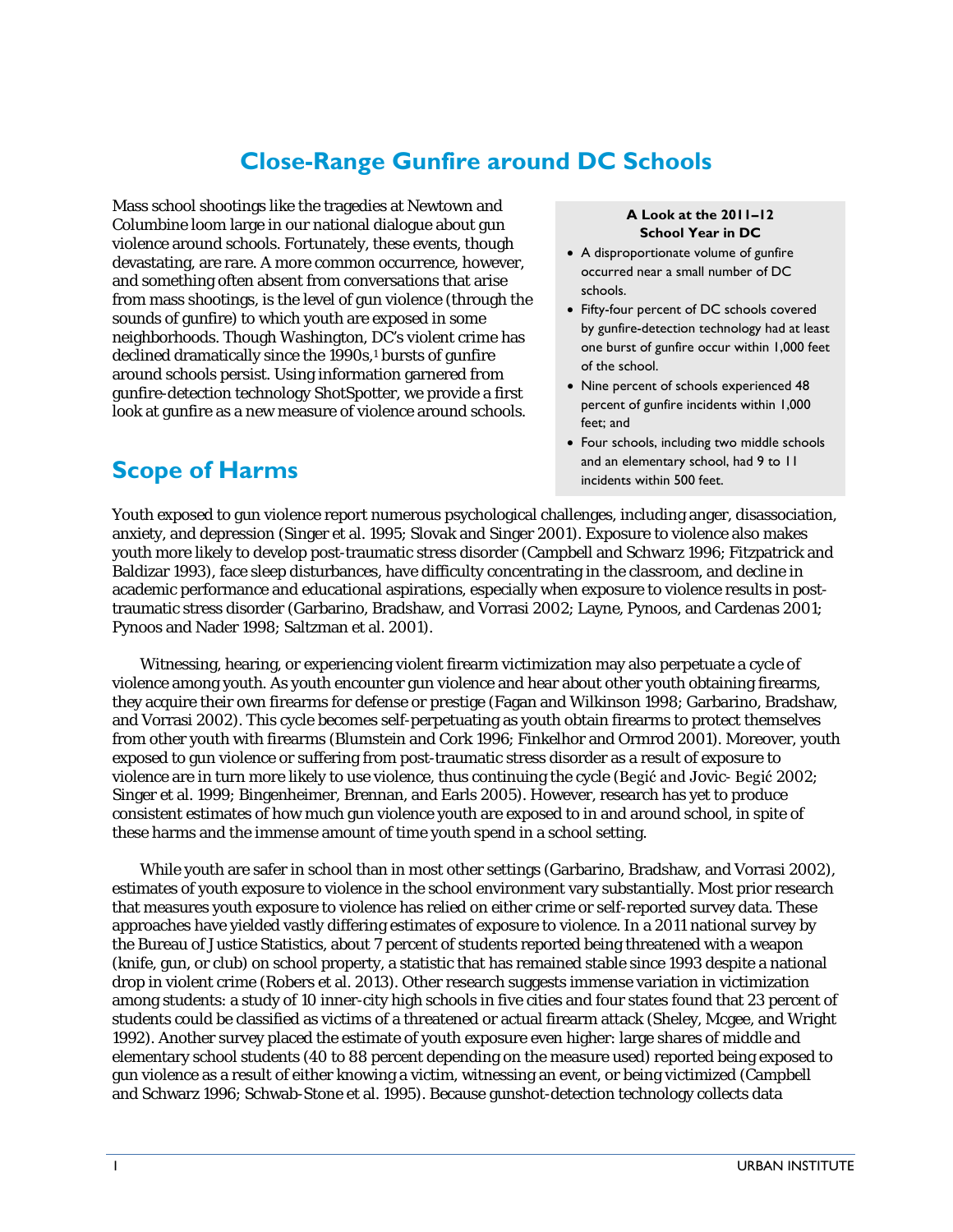consistently, it represents a unique opportunity to develop a consistent measure of youth exposure to violence across dozens of schools.

#### **Data**

Through a partnership with SST Inc., DC first deployed gunshot detection technology, ShotSpotter, in 2005, after the Federal Bureau of Investigation relocated sensors that had previously been used for tracking a sniper in Ohio. ShotSpotter uses a network of acoustic sensors spread throughout the city. These sensors are calibrated to identify the unique audio signature of gunfire and to triangulate that sound across multiple sensors to pinpoint the location of gunfire. This technology was deployed selectively in high-crime areas and initially provided only limited coverage. ShotSpotter coverage in DC has steadily expanded since 2005, and full installation was completed in 2014, providing coverage for 17 square miles of the city.

ShotSpotter data for the 2011–12 school year were used to investigate the volume of gunfire around schools in DC. ShotSpotter data provide the latitude and longitude location of a gunfire incident, the time of the incident down to the minute, and whether the incident consisted of a single gunshot or multiple gunshots.

#### **Method**

This research focused on DC Public Schools and DC Public Charter Schools. A total of 175 of these schools, excluding early child care and special-needs schools, were open during the 2011–12 school year. Of these schools, 59 did not fall within the area currently covered by ShotSpotter; so this report studies the remaining 116 schools covered by ShotSpotter in the DC area.

We used a conservative approach to estimate the volume of gunfire that took place during the school day. A gunshot was counted as being part of the school day if it occurred between 7 a.m. and 7 p.m. to account for both early arrivals and after-school programming Monday through Friday from September 1, 2011, to June 30, 2012. Gunshots were excluded if they occurred during a holiday, professional day, or half-day when children would not be in school. Based on these restrictions, a total of 336 incidents of gunfire occurred during the 2011–12 school year. These shots were mapped to determine which incidents occurred near schools.

Based on interviews with SST Inc. staff, a gunfire incident was counted as having occurred around a school if its origins were within 1,000 feet of the school. This distance represents the range at which gunfire is likely to be audible even indoors, especially if multiple rounds are fired in a single incident. This research also identifies incidents that occurred within 500 feet of a school, where gunfire is even more likely to be heard.

# **Findings**

A small number of schools in DC bore the bulk of gunfire during school hours over the course of the 2011– 12 school year. Of the 336 gunshots that occurred during school hours, 54 percent occurred within 1,000 feet of a school, and 54 percent of DC schools were exposed to at least one burst of gunfire within 1,000 feet. Because a single gunshot might occur within 1,000 feet of multiple schools, schools collectively experienced a total of 249 gunfire incidents. The majority of these incidents occurred near a small number of schools: 9 percent of DC schools experienced about 48 percent of the total gunfire within 1,000 feet of a school. There were 8 to 16 gunfire incidents near these schools in the course of the year.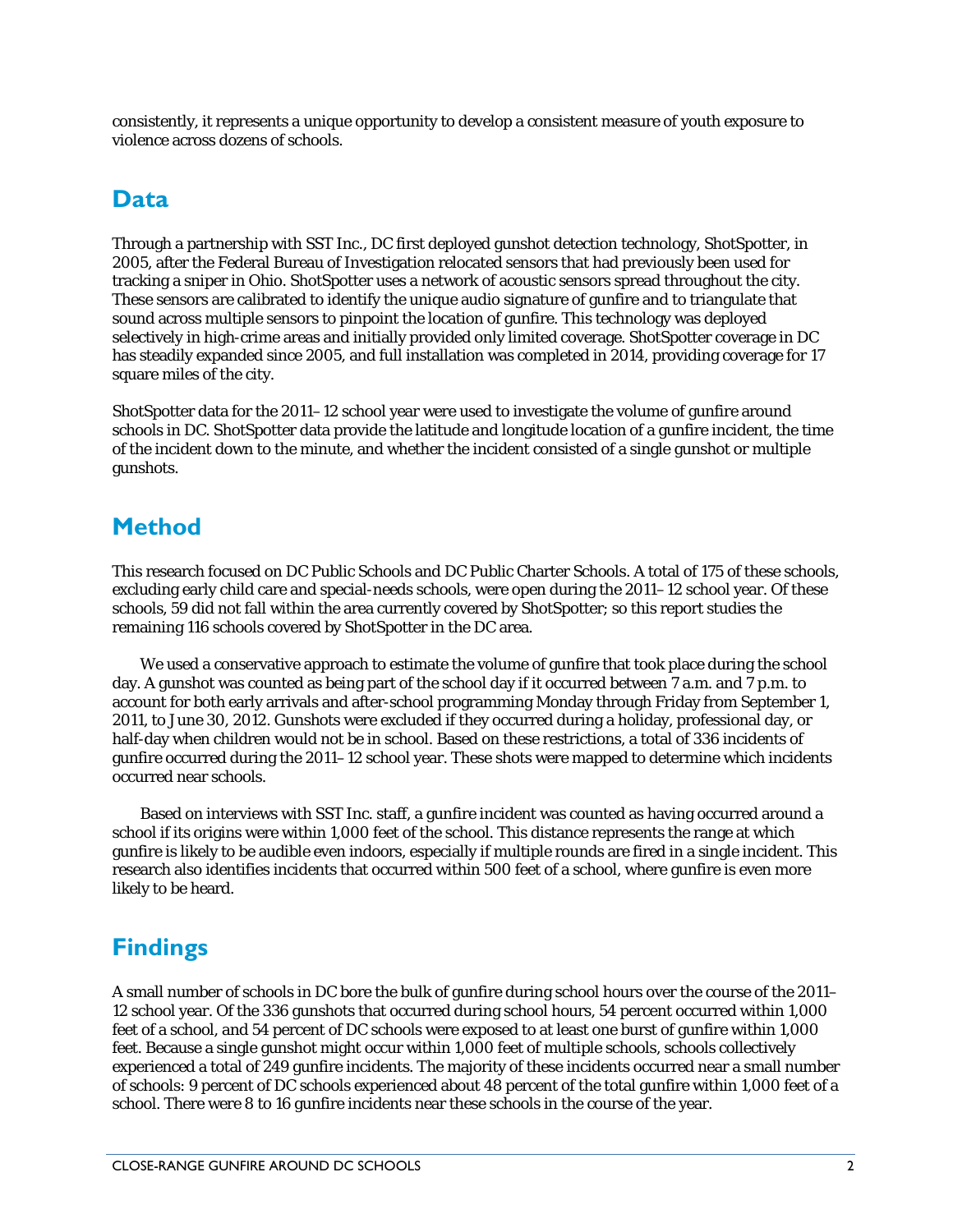Gunfire within 500 feet was even more tightly concentrated among a small number of schools. Thirty percent of schools experienced at least one gunshot within 500 feet and 11 percent of schools were within 500 feet of two or more gunshots. Two middle schools and two high schools were within range of a disproportionally high volume of close-range gunfire within 500 feet, ranging from 9 to 11 incidents during the school year (see figure 1 for a snapshot).

#### FIGURE 1



#### **Snapshot of Schools in Southwest DC near Gunfire**

Particularly concerning are incidents occurring from 8 to 9 a.m. and from 3 to 4 p.m., when children are arriving to and departing from school; we call these periods "access hours." During these times, children are most likely to be outside of the building and to be densely concentrated in small areas, such as school entrances. Access-hour incidents occurred near 25 schools (22 percent). One high school, three middle schools, and one elementary school had multiple gunfire incidents during access hours in the course of the year.

### **Conclusions and Implications**

These initial findings suggest that gunfire disproportionately affects a small number of DC schools, but that the exposure to gun violence at these schools is significant. More work is needed to understand the full impact of this exposure on youth: how they perceive gunfire so close to their schools and how it affects their psychological well-being and academic achievement.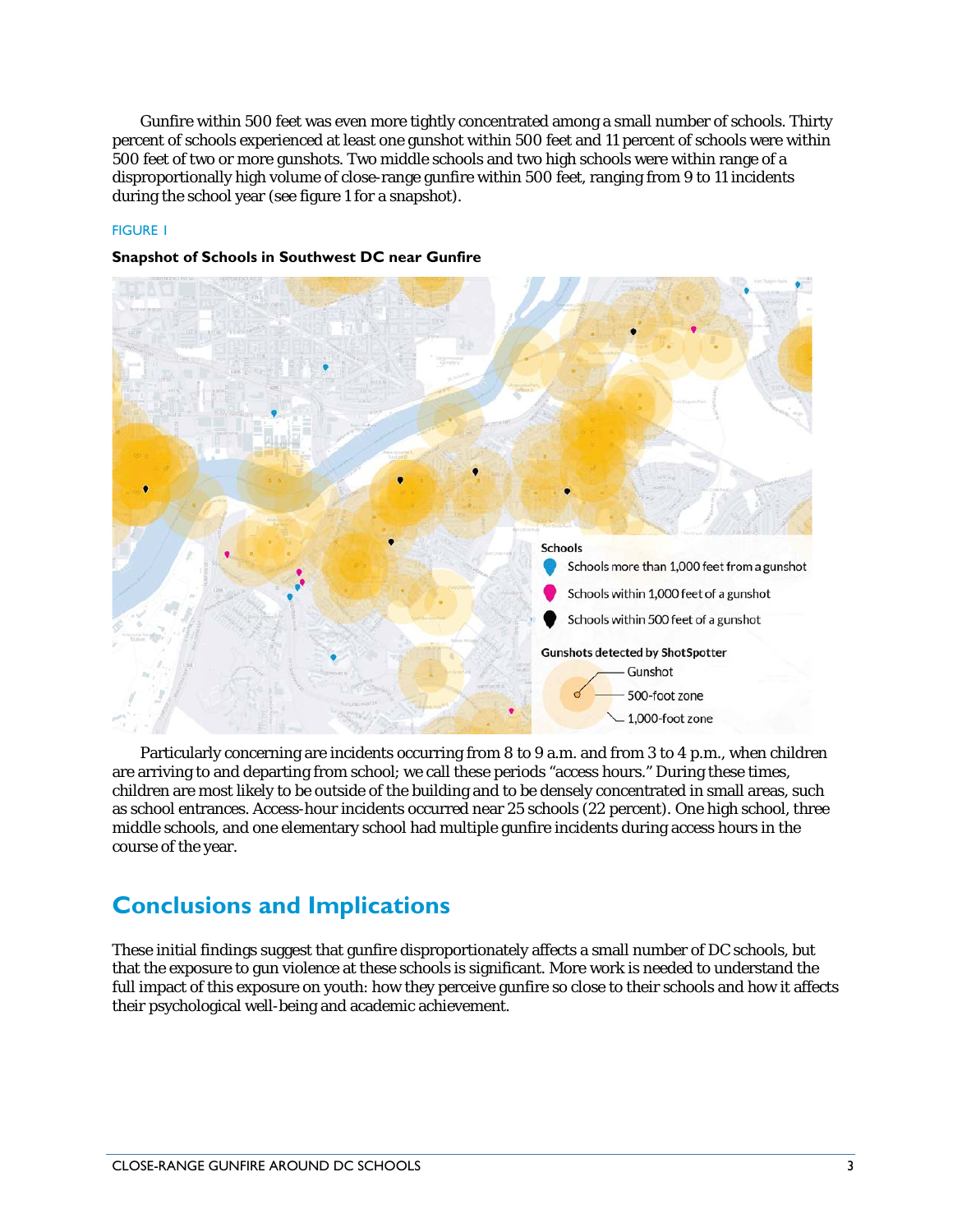#### **Note**

1. Between 1991 and 2009 homicides declined more than 70 percent; homicide declined more than 20 percent between 2008 and 2009 alone (Markman and Roman 2010). Aggravated assault has also declined to lows last seen in the 1960s (Cahill and Roman 2010).

### **References**

- Begić, Dražen, and Jokić-Begić Nataša. 2002. "Violent Behaviour and Post-traumatic Stress Disorder." *Current Opinion in Psychiatry* 15 (6): 623–26.
- Bingenheimer, Jeffrey B., Robert T. Brennan, and Felton J. Earls. 2005. "Firearm Violence Exposure and Serious Violent Behavior." *Science* 308 (5726): 1323–326.
- Blumstein, Alfred, and Daniel Cork. 1996. "Linking Gun Availability to Youth Gun Violence." *Law and Contemporary Problems* 59 (1): 5–24.
- Cahill, Meagan, and John K. Roman. 2010. "Aggravated Assault in the District of Columbia: Patterns and Trends, 2000–2009." Brief 3. Washington, DC: District of Columbia Crime Policy Institute, Urban Institute, Brookings Institution.
- Campbell, C., and D. F. Schwarz. 1996. "Prevalence and Impact of Exposure to Interpersonal Violence among Suburban and Urban Middle School Students." *Pediatrics* 98 (3): 396–402.
- Fagan, Jeffrey, and Deanna L. Wilkinson. 1998. "Guns, Youth Violence, and Social Identity in Inner Cities." *Crime and Justice* 24: 105–88.
- Finkelhor, David, and Richard Ormrod. 2001. "Homicides of Children and Youth." Washington, DC: US Department of Justice.
- Fitzpatrick, Kevin M., and Janet P. Boldizar. 1993. "The Prevalence and Consequences of Exposure to Violence among African-American Youth." *Journal of the American Academy of Child & Adolescent Psychiatry* 32 (2): 424–30.
- Garbarino, James, Catherine P. Bradshaw, and Joseph A. Vorrasi. 2002. "Mitigating the Effects of Gun Violence on Children and Youth." *The Future of Children* 12 (2): 72–85.
- Layne, Christopher M., Robert S. Pynoos, and Jose Cardenas. 2001. "Wounded Adolescence: School-Based Group Psychotherapy for Adolescents Who Sustained or Witnessed Violent Injury." In *School Violence: Assessment, Management, Prevention*, edited by Mohammad Shafii and Sharon Lee Shafii, 163–86. Washington, DC: American Psychiatric Publishing.
- Markman, Joshua A., and John K. Roman. 2010. "Homicides in the District of Columbia by Police District, 2001– 2009." Brief 1. Washington, DC: District of Columbia Crime Policy Institute, Urban Institute, Brookings Institution.
- Pynoos, R. S., and K. Nader. 1988. "Psychological First Aid and Treatment Approach to Children Exposed to Community Violence: Research Implications." *Journal of Traumatic Stress* 4 (1): 445–73.
- Robers, Simone, Jana Kemp, Jennifer Truman, and Thomas D. Snyder. 2013. *Indicators of School Crime and Safety: 2012*. Washington, DC: Bureau of Justice Statistics, National Center for Education Statistics.
- Saltzman, William R., Robert S. Pynoos, Christopher M. Layne, Alan M. Steinberg, and Eugene Aisenberg. 2001. "Trauma- and Grief-Focused Intervention for Adolescents Exposed to Community Violence: Results of a School-Based Screening and Group Treatment Protocol." *Group Dynamics: Theory, Research, and Practice* 5 (4): 291– 303.